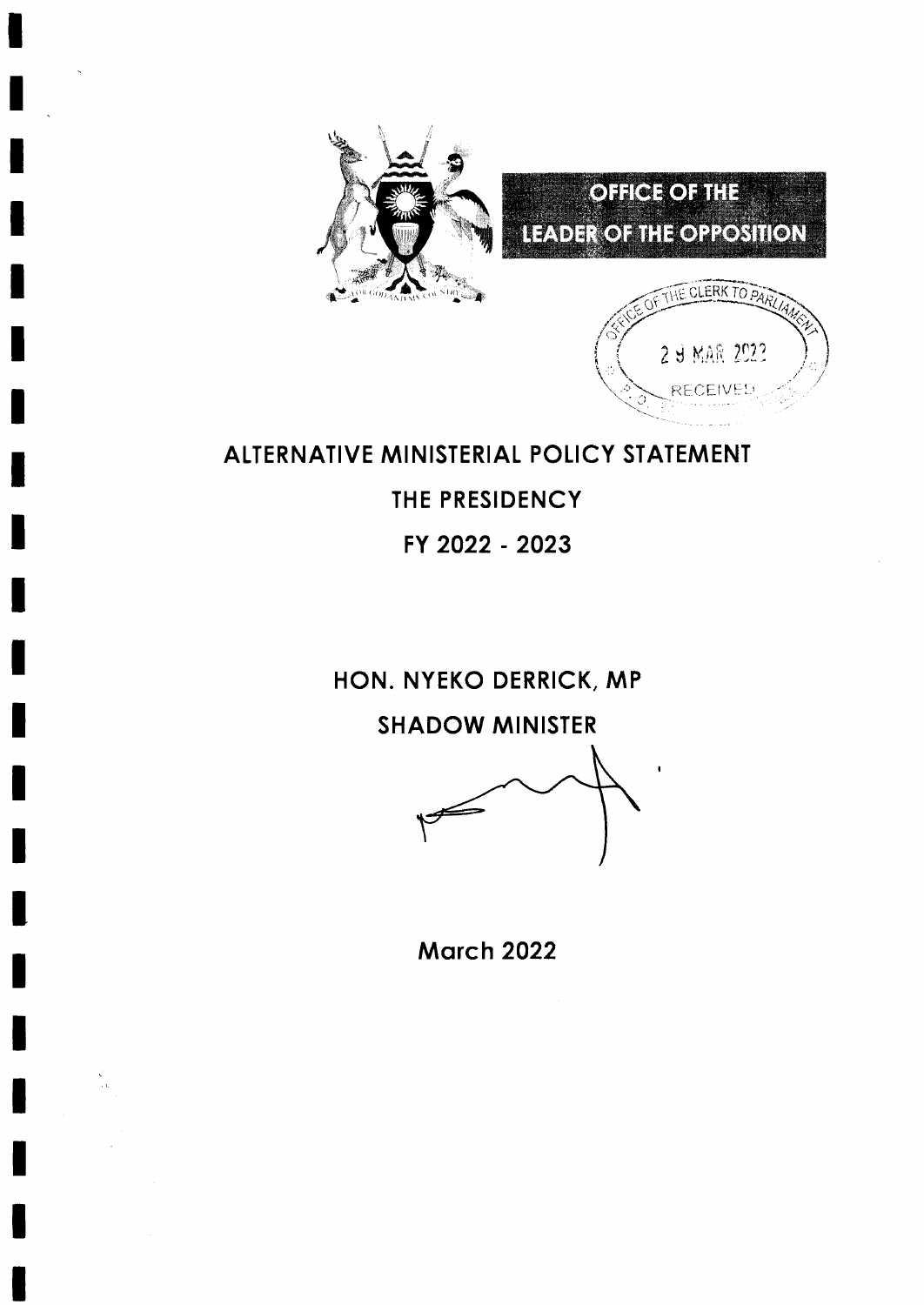## Contents

I

I

I

1

I

I

ł

I

I

ł

H

١

L

| <b>EXECUTIVE SUMMARY</b>                                        | 3                            |
|-----------------------------------------------------------------|------------------------------|
| List of Acronyms                                                | 4                            |
| CHAPTER 1: BACKGROUND TO ALTERNATIVE POLICY STATEMENT           | 5                            |
| Legal Provisions for presenting Alternative Policy Statement    | 5                            |
| Sector Overview                                                 | 6                            |
|                                                                 | Error! Bookmark not defined. |
| CHAPTER 2: SITUATIONAL ANALYSIS OF MINISTERIAL POLICY STATEMENT | $\overline{7}$               |
| 2.1 Budget analysis                                             | $\overline{7}$               |
| CONGRUENCE WITH THE THIRD NATIONAL DEVELOPMENT PLAN (NDP III)   | 7                            |
| THE NATIONAL BUDGET FRAMEWORK PAPER (NBFP)                      | 9                            |
| PROGRAM - BASED BUDGETING                                       | 9                            |
| <b>RESOURCE ENVELOPE</b>                                        | 10                           |
| PROGRAM NBFP CONSIDERATIONS FOR FY 2022/23                      | 10                           |
| VOTE 001 - OFFICE OF THE PRESIDENT                              | 10                           |
| VOTE 002 - STATE HOUSE                                          | 13                           |
| VOTE 003 - OFFICE OF THE PRIME MINISTER                         | 15                           |
| VOTE 107 - UGANDA AIDS COMMISSION                               | 18                           |
| VOTE 112 - ETHICS AND INTEGRITY                                 | 20                           |
| VOTE 158 - INTERNAL SECURITY ORGANIZATION (ISO)                 | 23                           |
| VOTE 159 - EXTERNAL SECURITY ORGANIZATION (ESO)                 | 24                           |
| CHAPTER 3: EMERGING ISSUES AND PROPOSED ALTERNATIVES            | 26                           |
| CHAPTER 4: CONCLUSION                                           | 30                           |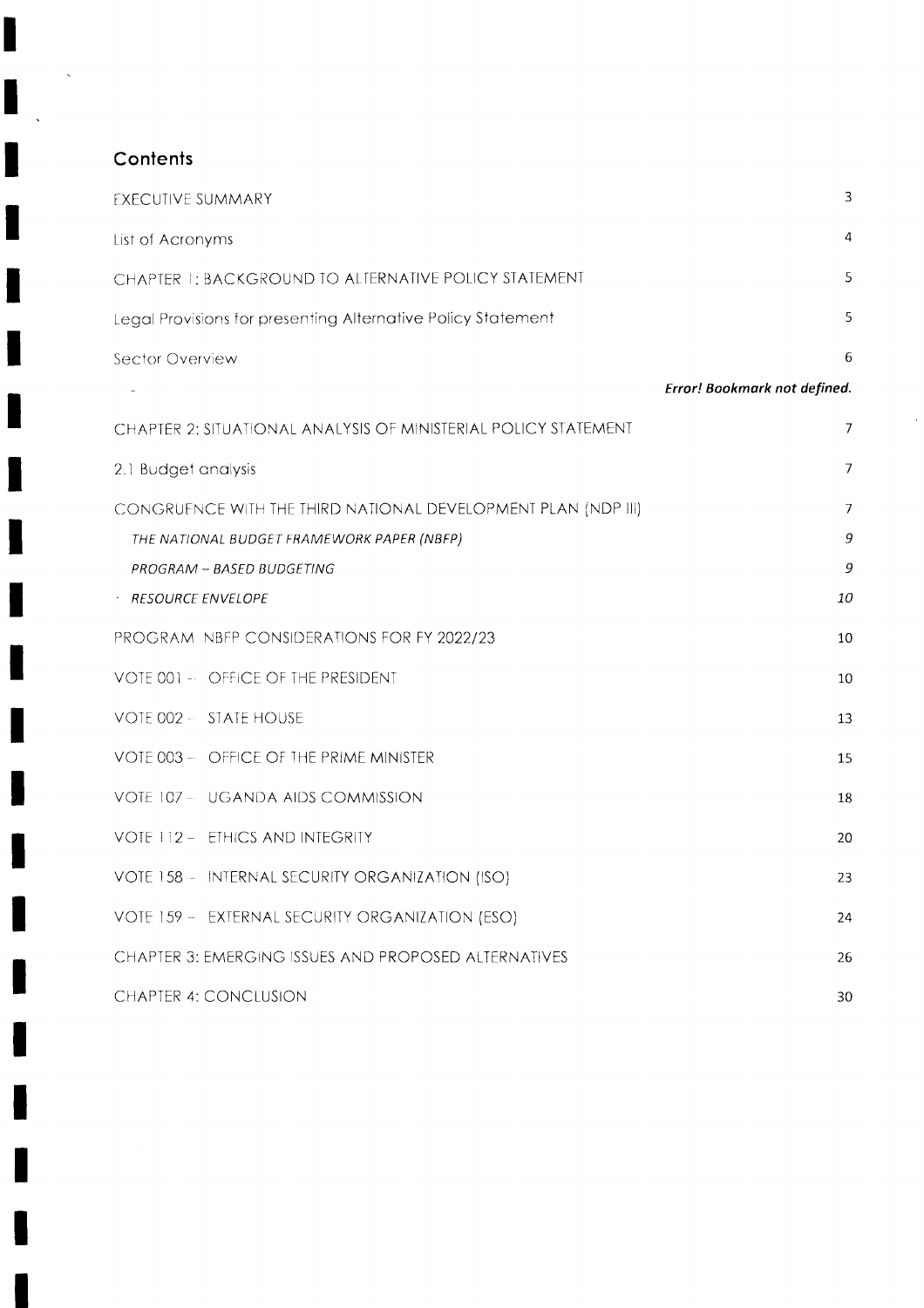#### **EXECUTIVE SUMMARY**

Section 6E (4) of the Administration of Parliament Act (2006)<sup>1</sup> and Rule 147 of the Rules of Procedure of the Parliament of Uganda, 2021<sup>2</sup> empower and require Shadow Ministers to prepare and present Alternative Policy Statements to Parliament in response to various Ministerial Policy Statements presented by various Ministries, Departments and Agencies of Government (MDAs).

The office of the Presidency was established by the Constitution of Uganda under Articles 98 and 108 as a fully-fledged Ministry that provides leadership and aovernance on behalf of the Executive.

Article 99 (3) of the Constitution vests the executive authority to the President, who must ensure "a secure, well governed and developed nation by providing leadership in public policy, management and good governance..."

The Ministry of the Presidency, therefore, provides the basis and guidance on which the President exercises executive administration. The office is composed of number of entities, key among them, presidential advisors, Resident District Commissioners, and other bureaucrats.

In the current, majority of presidential advisors and RDCs are appointed for purposes of patronage and many have no known deliverables and are too many to be useful for purposes of advising the President. The Ministry also has a bloated list of employees duplicating roles which negatively impacts the national resource envelope.

In exercise of the role of keeping the government in check, the Shadow Minister for the Presidency and Security presents this statement with the hindsight that the Office of the President has continually fallen short of its constitutional mandate in light of its performance in the preceding Financial Years.

<sup>&</sup>lt;sup>1</sup> Administration of Parliament Act (2006)

<sup>&</sup>lt;sup>2</sup> Rules of Procedure of the Parliament of Uganda, 2021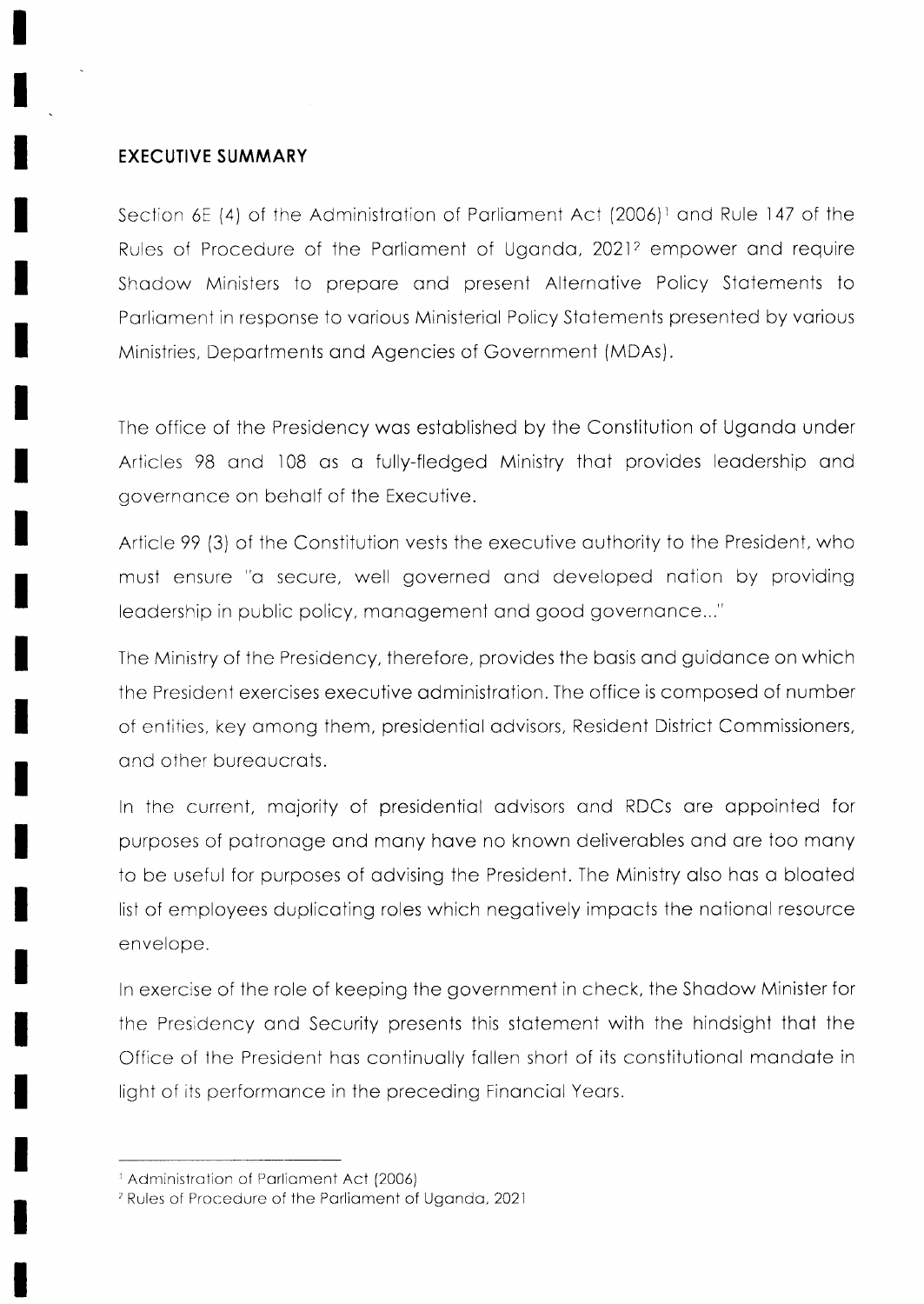## List of Acronyms

 $\ddot{\phantom{1}}$ 

۸

H

٦

I

| <b>BFP</b>     | <b>Budget Framework Paper</b>                              |
|----------------|------------------------------------------------------------|
| <b>BN</b>      | <b>Billion</b>                                             |
| CAO            | <b>Chief Administrative Officer</b>                        |
| Devt           | Development                                                |
| <b>DISO</b>    | <b>District Internal Security Officer</b>                  |
| <b>DRDC</b>    | Deputy Resident District Commissioner                      |
| <b>ESO</b>     | <b>External Security Organization</b>                      |
| <b>FY</b>      | <b>Financial Year</b>                                      |
| GOU            | Government of Uganda                                       |
| <b>ISO</b>     | <b>Internal Security Organisation</b>                      |
| <b>M&amp;E</b> | <b>Monitoring &amp; Evaluation</b>                         |
| <b>MDA</b>     | <b>Ministries Departments and Agencies</b>                 |
| <b>MPS</b>     | <b>Ministerial Policy Statement</b>                        |
| <b>NALI</b>    | National Leadership Institute Kyankwanzi                   |
| <b>NDPII</b>   | National Development Plan 2015/16-2019/20                  |
| <b>NRM</b>     | <b>National Resistance Movement</b>                        |
| <b>NVIF</b>    | <b>Venture and Innovation Fund</b>                         |
| <b>OPM</b>     | Office of the Prime Minister                               |
| <b>RDC</b>     | <b>Resident District Commissioner</b>                      |
| <b>SMART</b>   | Specific, Measurable, Attainable, Realistic and Time bound |
| Trn            | <b>Trillion</b>                                            |
| <b>UGX</b>     | <b>Uganda Shillings</b>                                    |

 $\mathcal{L}^{\text{max}}_{\text{max}}$  ,  $\mathcal{L}^{\text{max}}_{\text{max}}$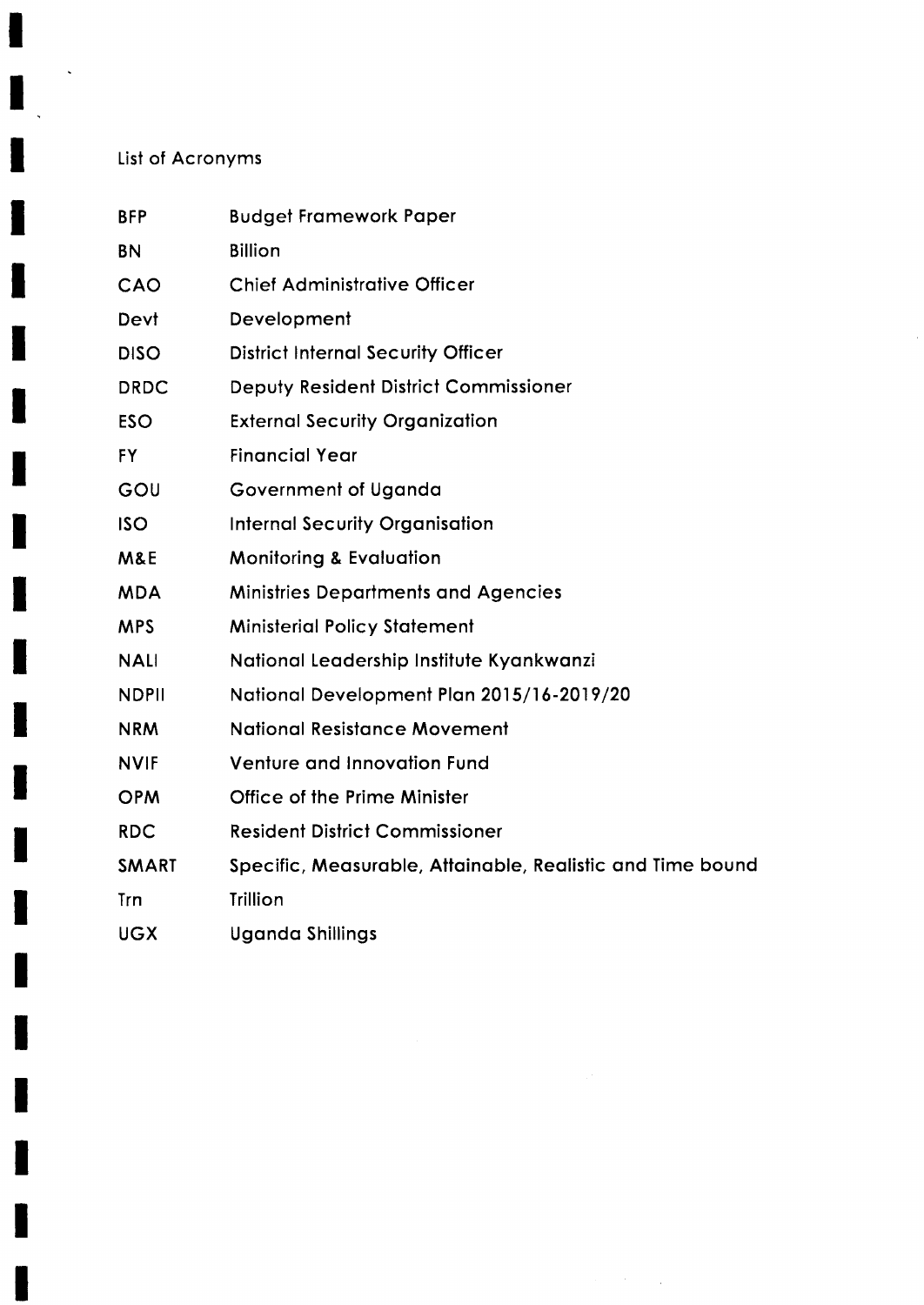## **CHAPTER 1: BACKGROUND TO ALTERNATIVE POLICY STATEMENT**

Section 6E(2) of the Administration of Parliament(Amendment) Act 2006 empowers the Shadow Minister for the Presidency and Security, Hon. Nyeko Derrick, to present the Alternative Policy Statement on the floor of Parliament for consideration and possible implementation. The Alternative Policy statement therefore responds to the Government Ministerial Policy Statements laid in Parliament by the Minister for presidency for the FY2022 /2023.

This Alternative Policy Statement is informed by other policies and legal documents including; the National Development Plan III, the National Budget estimate for the FY202I /2022, NBFP FY2021 12022. Ministerial Policy Statement and the National Budget Framework Paper 2022/23 among others.

## Legal Provisions for presenting Alternative Policy Statement

The authority to present the Alternative Policy Statement is derived from Section 6E of the Administration of Parliament (Amendment) Act, 2006 and Rule 147 of the Rules of Procedure of the Parliament of Uganda, 2021, and which requires and empowers the various Shadow Ministers to present Alternative Policy Statements on the floor of Parliament for consideration and possible implementation.

Section 6E (4) states: 'The Leader of the Opposition (LoP) shall study all Policy Statements of Government with his or her Shadow Ministers and attend committee deliberations on policy issues and give the party's views and opinions and propose possible alternatives."

The office of the Presidency was established by the Constitution of Uganda under Articles 98 and 108 as a fully-fledged Ministry that provides leadership and governance on behalf of the Executive.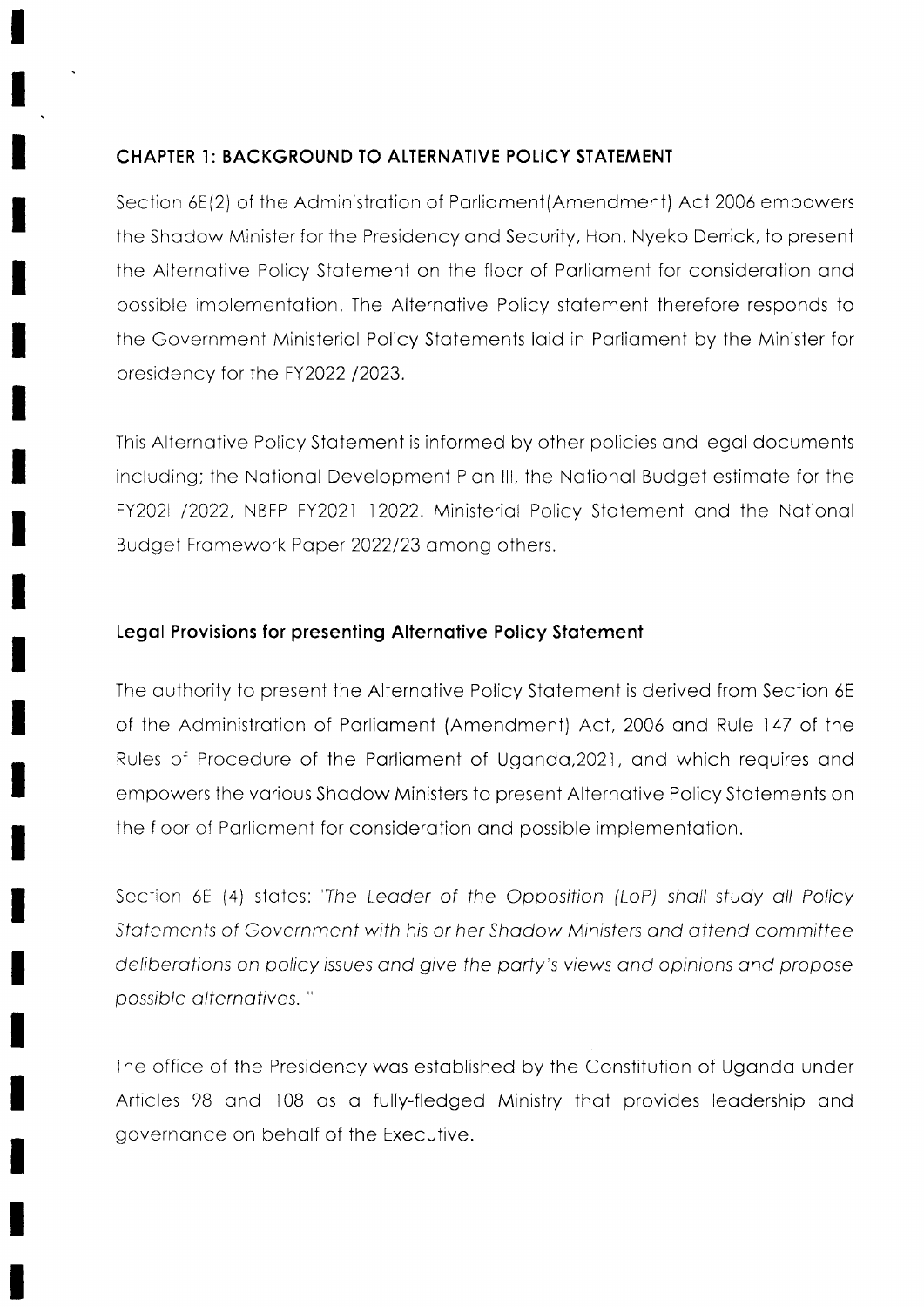Article 99 (3) of the Constitution vests the executive authority to the President, who must ensure "a secure, well governed and developed nation by providing leadership in public policy, management and good governance..."

In accordance with the above frameworks, I submit this Alternative Ministerial Policy Statement to Parliament for the Presidency portfolio for FY 2022/2023.

#### **Sector Overview**

The office of the Presidency was established by the Constitution of Uganda under Articles 98 and 108 as a fully-fledged Ministry that provides leadership and governance on behalf of the Executive.

Article 99 (3) of the Constitution vests the executive authority to the President, who must ensure "a secure, well governed and developed nation by providing leadership in public policy, management and good governance..."

Vision of the Presidency is: A secure, well governed and Developed Nation "while the Ministry is: "a secure, well governed and developed nation by providing leadership in public policy, management and good governance..."".

The Presidency currently covers the votes listed below, to which we have taken the liberty to add Special Regions under OPM;

- VOTE 001: OFFICE OF THE PRESIDENT
- **VOTE 002: STATE HOUSE**
- **VOTE 003:** OFFICE OF THE PRIME MINISTER - SPECIAL REGIONS
- **VOTE 107: UGANDA AIDS COMMISSION**
- **VOTE 112:** ETHICS AND INTEGRITY
- **VOTE 158:** INTERNAL SECURITY ORGANIZATION
- EXTERNAL SECURITY ORGANIZATION **VOTE 159:**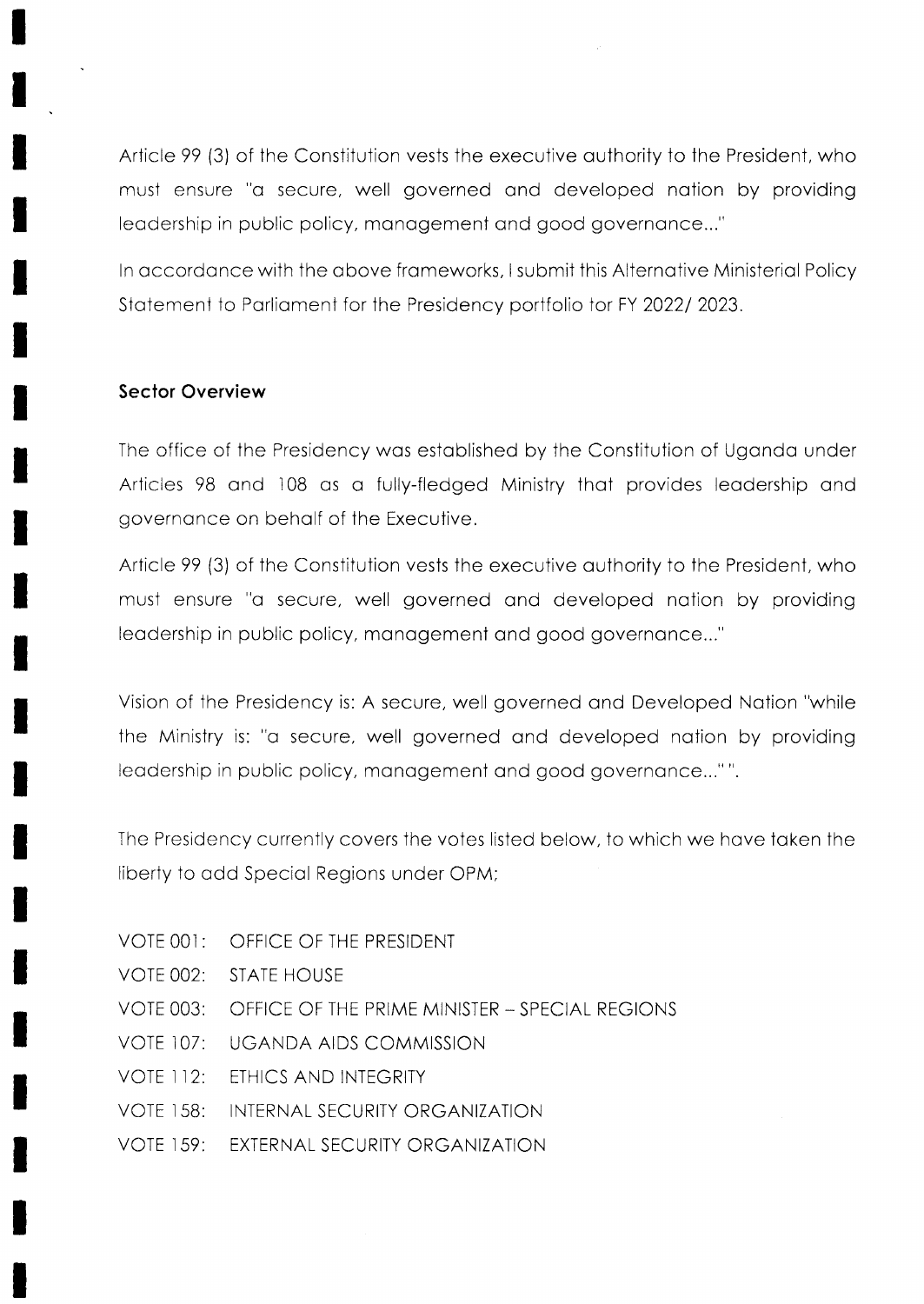## CHAPTER 2: SITUATIONAL ANALYSIS OF MINISTERIAL POLICY STATEMENT

## 2.1 Budget analysis

# In the absence of the Ministerial Policy Statement, we apply ourselves to the National Budget Framework Paper (NBFP)

The Presidency and the attendant MDAs have consistently exhibited gross fiscal indiscipline and wasteful expenditure. Over the last Financial Years, the most recent being in FY 2021/2022 the sector was the direct or implicit beneficiary of a significant portion of a supplementary budget of UShs 3,819 billion. The Supplementary Budget was funded from suppression within the GoU Budget at the expense of other priorities, additional Borrowing and external financing which only grew the country's debt burden. Apparently, supplementary financing was sought because it provides an avenue for avoiding scrutiny especially given the incredulous urgency that helps circumvent the rigorous processes and scrutiny of Parliament.

The NBFP 2022/23 portends a similar trend for the Sector in light of the country's struggle to recover from the impact of the COVID-19 pandemic, and the debt-togross domestic product (GDP) ratio that has hit the 50% ceiling renders it risky at the macro-economic level.<sup>3</sup>

The allocation features weak alignment to the NDP III with indiscriminate formation of entities that draw from the National Budget yet they duplicate role of already existing MDAs.

#### CONGRUENCE WITH THE THIRD NATIONAL DEVELOPMENT PLAN (NDP III)

The NDP III is the third in a series of plans that aim to implement the Uganda Vision 2040<sup>4</sup> aspirations. The NDP III features 18 programmes, identified based on key

<sup>&</sup>lt;sup>3</sup> www.politicalfinanceafrica.org

<sup>&</sup>lt;sup>4</sup> Finance.go.ug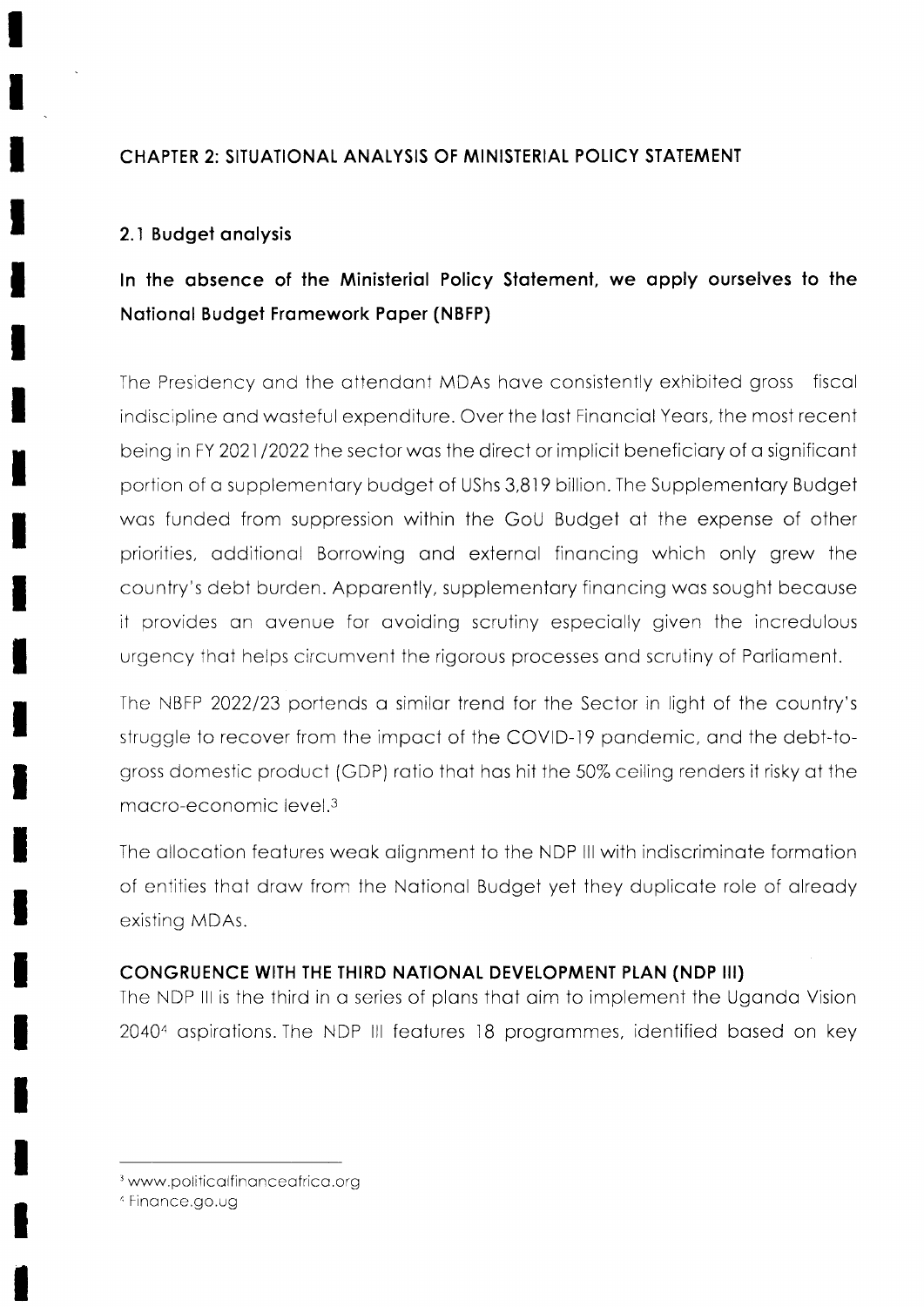development issues<sup>5</sup> of which Governance and Security is Program No. 16 under which the Presidency falls.

The Governance and Security Programme Working Group (PWG) is made up of 32 Government Ministries, Departments and Agencies in charge of: Constitutional democracy; Protection of human rights; The rule of law; Free and fair political and electoral processes; Transparency and accountability; Government effectiveness and regulatory quality; Effective citizens' participation in development processes; and Peace, defense and security of the citizens and the country.

The key issues highlighted in the NDP III that account for the weak adherence to the rule of law and existence of internal and external threats include; high crime rates. Low recovery rate of public funds from individuals implicated in corruption, weak policy, legal and regulatory frameworks for effective governance, low respect for and observance of human rights and fundamental freedoms, weak business support environment and weak societal security structure among others.

According to the National budget framework paper FY 2022/23 (Page 224), the government plans to reduce population on remand in prisons to below 50% as aligned to the NDP III (Develop appropriate infrastructure for legislation, security, justice, law and order). However, the proposed bail reforms by government would instead increase the population of Ugandans on remand that are presumed to be innocent until proved guilty.

In the same document, the government prioritizes the investigation and prosecution of corruption cases before courts of law and yet on December 9, 2021, the President of Uganda cautioned Inspector General of Government (IGG), Beti Kamya, to tread carefully when handling corruption in Uganda.

The president said "We are still lucky that our corrupt people are corrupt here, they steal the money, and put it here, you see a five-star hotel from corruption. Now if you only concentrate on the lifestyle, then they will take the money out and you

<sup>&</sup>lt;sup>5</sup> Issue No.4, June 2021; ACODE - Daniel Lukwago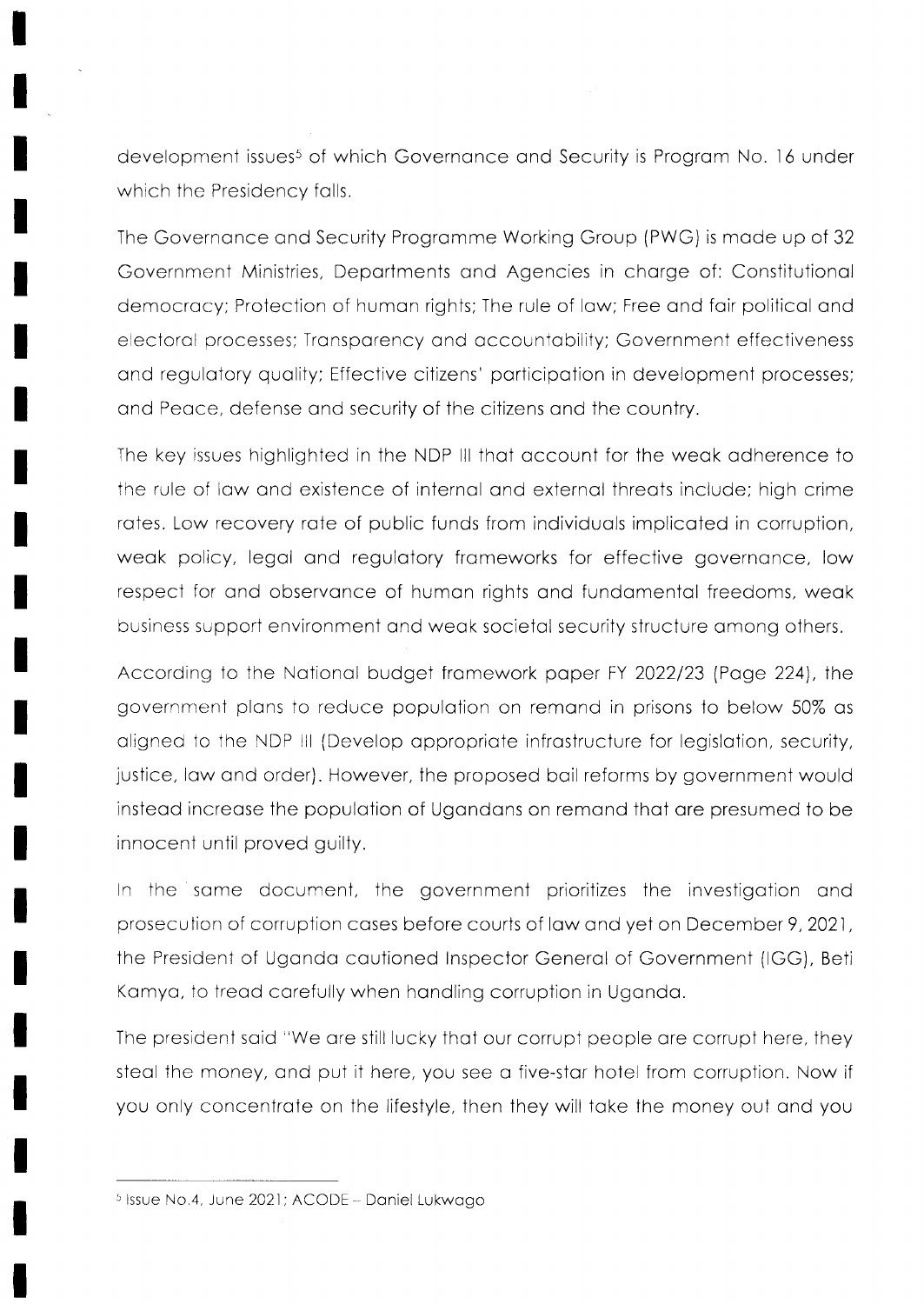will have no evidence here,". If the President's words are to be taken on by government, they would contradict the above priority, 6

#### E PERSON SHALL ALLER FRAME WORK PAPER (MREP).

The National Budget Framework Paper is the Government's overall strategy document for the budget, and provides the link between the Government's overall policies (identified in the National Development Plan) and the annual budget<sup>7</sup>.

The National Budget Framework Paper (NBFP) for FY 2022/23 was prepared in line with Section 9 (3) of the Public Finance Management Act, 2015 (Amended) and Section 9 (5) which requires the Minister of Finance, Planning and Economic Development (MOFPED) to seek approval by Cabinet and submit it to Parliament by 31st December<sup>8</sup>.

The National Budget Framework Paper (NBFP) for FY 2022/23 and the medium-term lays out planned interventions for Uganda's economic transformation, consistent with Government's Macroeconomic Objectives spelt out in the Charter for Fiscal Responsibility and the Strategic Objectives of the third National Development Plan (NDPIII) whose overall goal is "Increasing household incomes and improving the quality of life of Ugandans"<sup>9</sup>, under the "Full monetisation of the Ugandan Economy through commercial agriculture, industrialization, market access and digital transformation".

#### PROFILAM BASE MUDGETING

Uganda has adopted the Program-Based Budgeting (PBB) which was thought to improve the link between budgeting and national strategic objectives as opposed to its predecessor, the Output-Based Budget system. The program-based budgeting structure is premised on the thought that it allocates resources by program or functional area, in alignment with the national development plan. Apparently in program budgeting, performance data informs decision making,

<sup>&</sup>lt;sup>6</sup> https://www.independent.co.ug/kamya-museveni-and-corruption-fight/

<sup>/</sup>www.budget.go.ug

<sup>8</sup> NBFP 2022/23

<sup>9</sup> NBFP 2022/23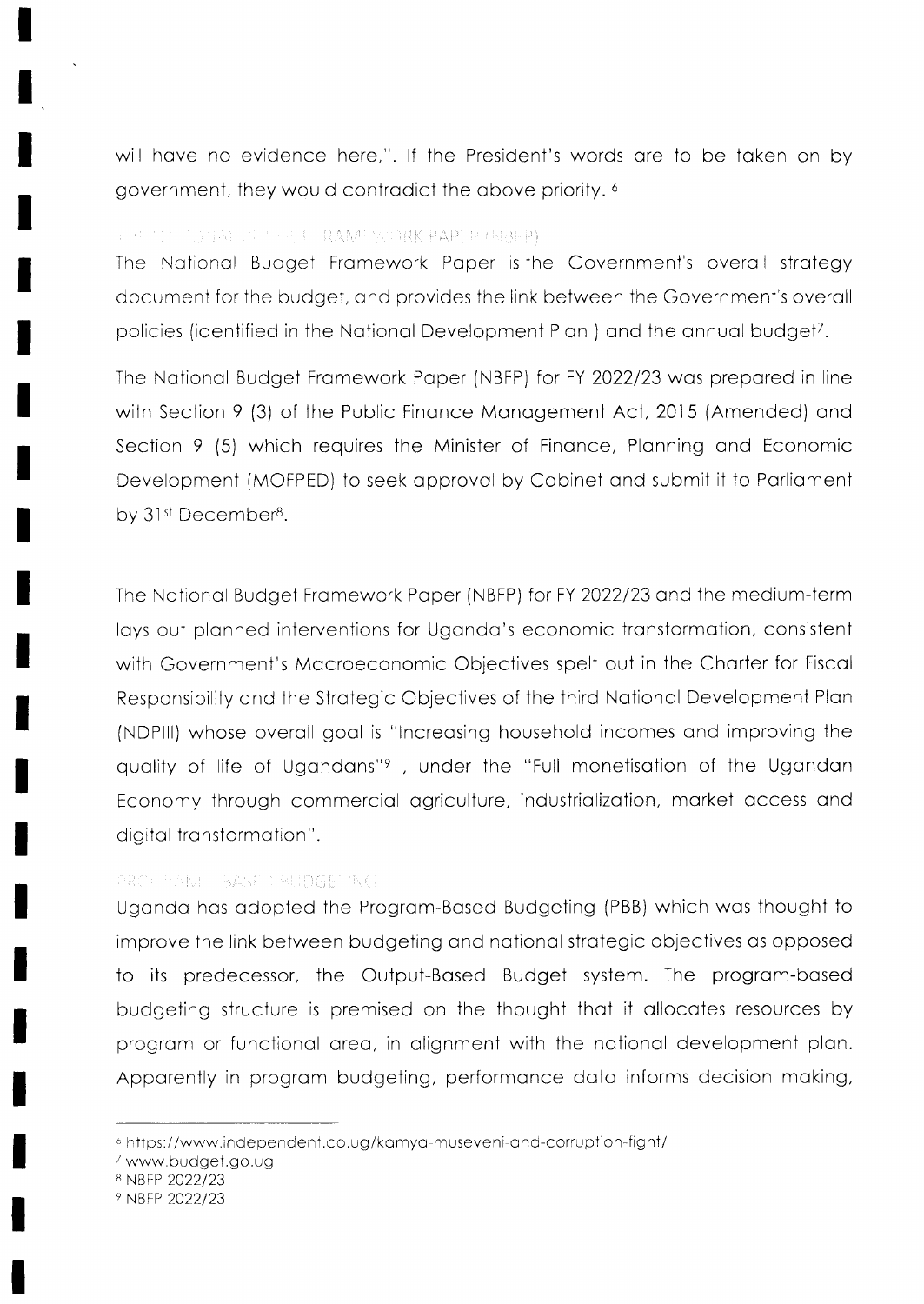either as a direct input in budget allocation or as contextual information for budget planning<sup>10</sup>.

#### RENOUNCE SNOT LOPE

The total resource envelope for FY 2022/23 is projected to decrease by UGX 1,695.60 billion from UGX 44,778.80 billion in FY 2021/22 to UGX 43,083.20 billion. Domestic revenues are projected to amount to UGX 25,516 billion in FY 2022/23 of which UGX 23,755 billion is projected to be raised from tax sources and UGX 1,761 billion from Non-tax revenue sources. Additionally, 59.22 percent of the budget will be funded through domestic revenue while 40.7 percent will be from other sources like Grants (UGX 869 billion), External financing (UGX 3,536 billion), Domestic financing (UGX 2,836 billion).<sup>11</sup>

#### PROGRAM NBFP CONSIDERATIONS FOR FY 2022/23

In the Program Budget Framework Paper FY 2022/23, the resource allocation to the Governance and Security Programme stands at UGX 6,420.5 Billion. Representing 24.7% of the total UGX 43.083.2 budget projection making the program the second most highly funded component on the Resource Allocation list<sup>12</sup>.

However, much as good governance is essential in enabling holistic development<sup>13</sup>, there is lack of clarity in the NBFP in the proportion of funding that goes to this function since votes such as those of the Office of the President, State House, Ethics and Integrity, Internal and External Security Organisation under this program benefit from classified budgets and expenditures.

The NBFP features a proposed budget of 4,353.139 billion for security while such items as Institutional Coordination are allocated 10% on average and much less of the total allocation.

## VOTE 001 - OFFICE OF THE PRESIDENT

<sup>11</sup> NBFP 2022/23

<sup>&</sup>lt;sup>10</sup> Global Delivery Initiative; Strengthening Budgeting for Sustainable Development: Uganda's Transition from Output-Based Budgeting to ProgramBased Budgeting

<sup>&</sup>lt;sup>12</sup> NBFP 2022/23

<sup>&</sup>lt;sup>13</sup> NBFP 2022/23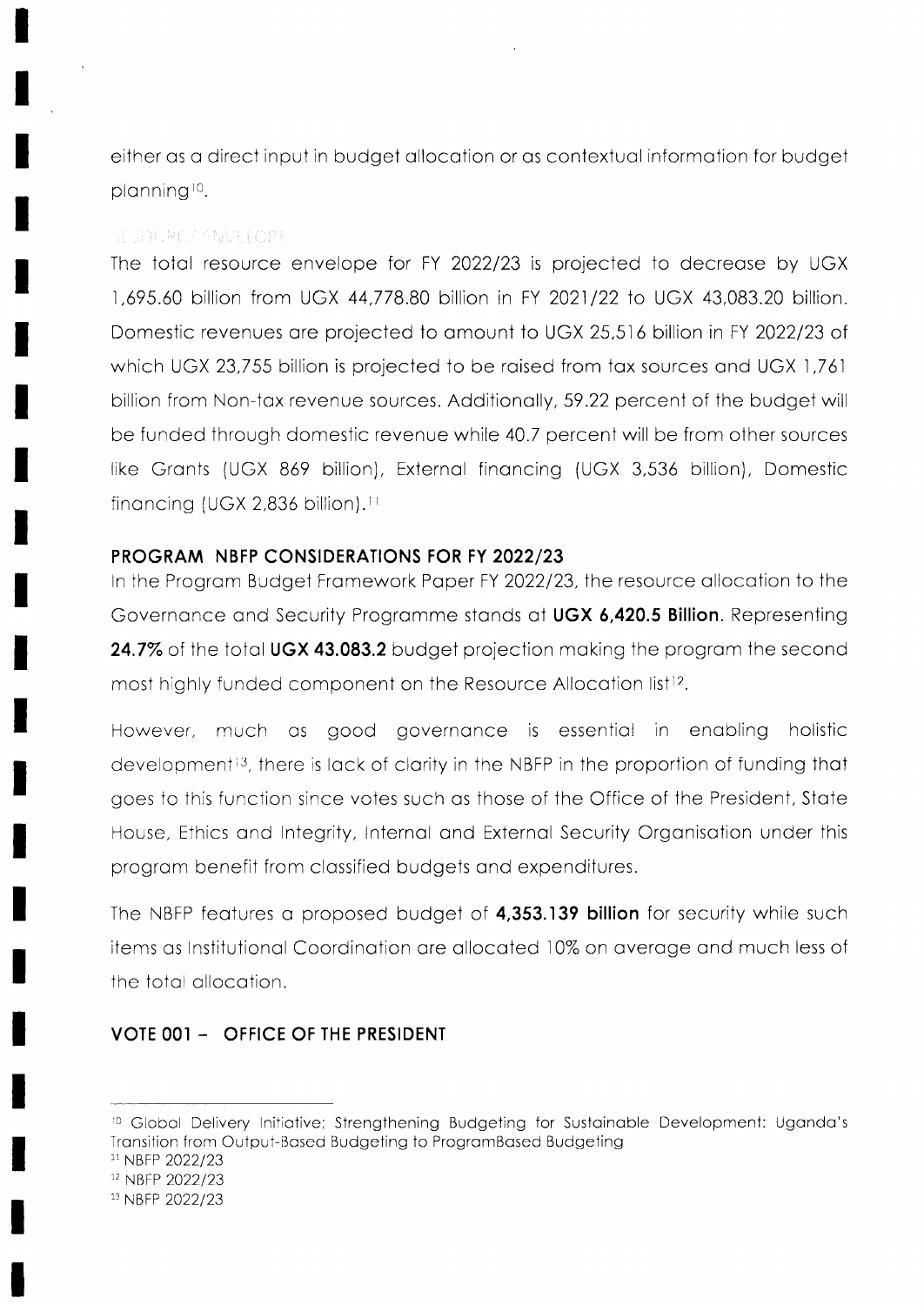The Office of the President derived its mandate of is from Articles 98 and 99 of the Constitution of the Republic of Uganda which enjoin H.E the President and H.E the Vice President to uphold the Constitution of the Republic of Uganda and the laws of Uganda, promote the welfare of Citizens and protect the territorial integrity of Uganda.

Office of the President implements activities that fall under Governance and Security Program, Development Plan Implementation Program and Community Mobilization and Mindset Change Program.

| Category     | Approved<br><b>Budget</b> | Cumulative<br>Release | Cumulative<br>Expenditure | %<br>of<br><b>Budget</b><br>Released | %<br>of<br>Release<br>Spent |
|--------------|---------------------------|-----------------------|---------------------------|--------------------------------------|-----------------------------|
| Wage         | 17.492                    | 8.746                 | 7.792                     | 50.0%                                | 89.1%                       |
| Non-wage     | 98.650                    | 73.905                | 61.536                    | 74.9%                                | 83.3%                       |
| Dev-GoU      | 15.496                    | 24.360                | 0.133                     | 157.2%                               | 0.5%                        |
| Arrears      | 9.886                     | 9.886                 | 9.886                     | 100%                                 | 100%                        |
| <b>TOTAL</b> | 141.524                   | 116.897               | 79.347                    | 82.6%                                | 67.9%                       |

#### Budget Performance Overview for Vote 001, H1 - FY 2021/22

In the FY 2021/22, Ushs 141.524 bn was appropriated to Vote 001 of which wage was Ushs 17.492 bn, non-wage recurrent was Ushs 98.65 bn, domestic development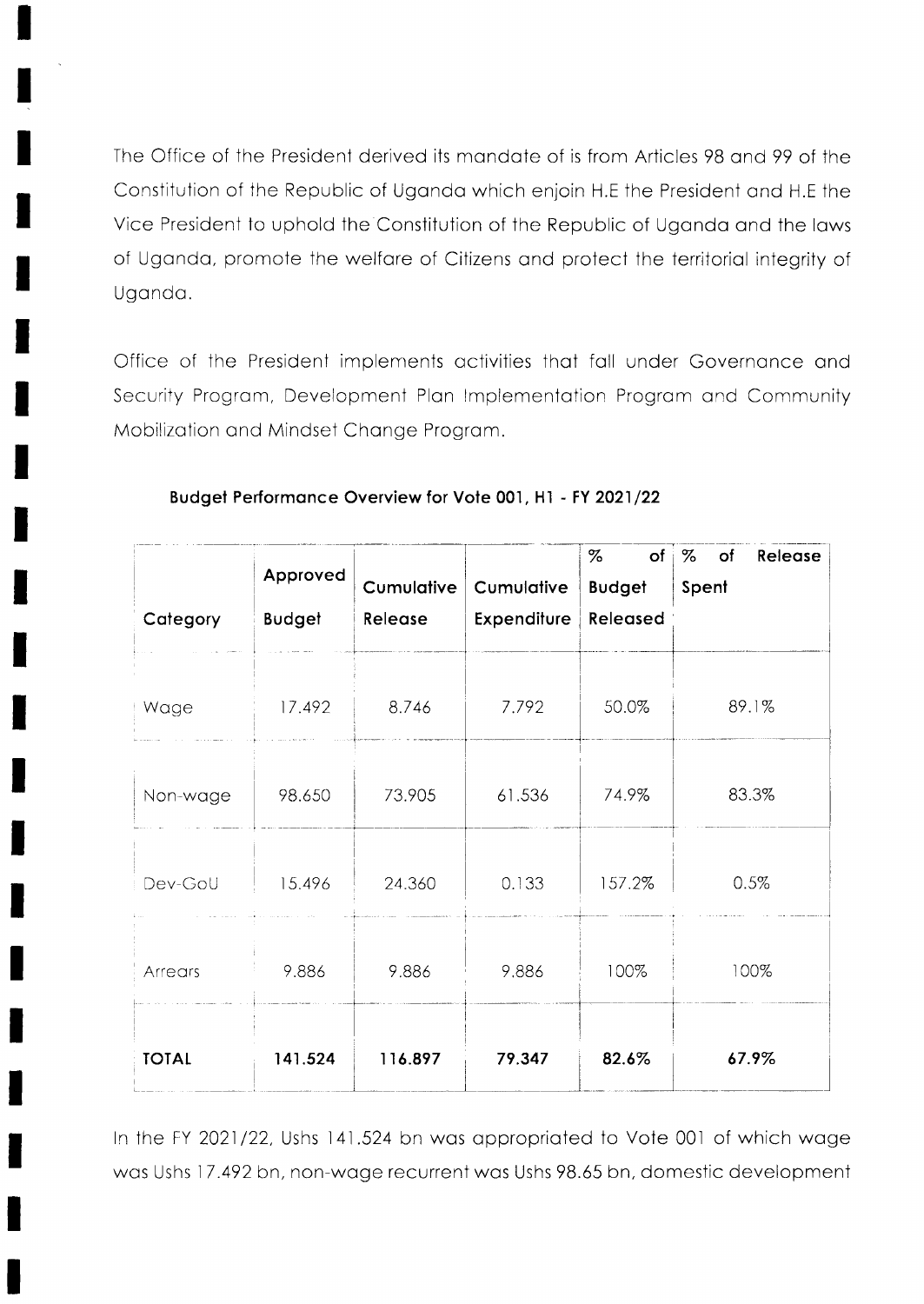category was Ushs. 15.496 bn and Arrears of Ushs. 9.886 bn. The Office of the President sought and had Parliament approve a supplementary budget of Ushs. 13.88 bn to cater for non-wage recurrent expenditure category in form of COVID-19 response (Ushs.6.94) bn), Court Awards (Ushs.3.94 bn), kick-starting the APEX Platform (Ushs. 3.0 bn) and development expenditure category in form of purchase of motor vehicles and furniture for Presidential Advisors (Ushs. 8.3 bn).

Budgetary Allocations for FY 2022/23 for Vote 001

|             | FY       | FY         |            | <b>MTEF Budget Projections</b> |         |         |         |  |
|-------------|----------|------------|------------|--------------------------------|---------|---------|---------|--|
| Expenditure | 2021/22  | 2022/23    | %age       |                                |         |         |         |  |
| Category    | Approved | Indicative | change     | 2023/24                        | 2024/25 | 2025/26 | 2026/27 |  |
| Wage        | 17.492   | 7.494      | $0.01\%$   | 17.494                         | 17.494  | 17.494  | 7.494   |  |
| Non-Wage    | 98.650   | 96.725     | $(1.95)\%$ | 96.725                         | 96.725  | 96.725  | 96.725  |  |
| Dev't. GoU  | 5.496    | 5.496      | $0\%$      | 15.496                         | 15.496  | 15.496  | 5.496   |  |
| Total       | 31.638   | 129.713    | $(1.46)\%$ | 29.713                         | 29.713  | 29.713  | 29.713  |  |

In the FY 2022/23, the total allocation is Ushs 129.713 bn, reflecting a 1.46% reduction against the FY 2021/22 approved budget.

Indicative allocations to non-wage recurrent expenditure category are indicated to experience a 1.95% reduction while wage expenditure category will experience an increment and Domestic Development expenditure category will be maintained at the FY 2021/22 approved levels.

## **ALLOCATIONS SOUGHT**

- Budgetary Provision to the Ministry for Security of Ushs. 14.90 bn  $\bullet$
- Procurement of Medals for Awards of Ushs, 4.23 bn
- Facilitation for Resident District Commissioners (RDCs) of Ushs. 12.2 bn
- Facilitation for 139 Presidential Advisors of Ushs, 8.3 bn
- Public Policy Executive Oversight Forum Apex Platform of Ushs. 34.119 bn
- Monitoring the Mainstreaming Manifesto Commitments at Ushs. 4.05 bn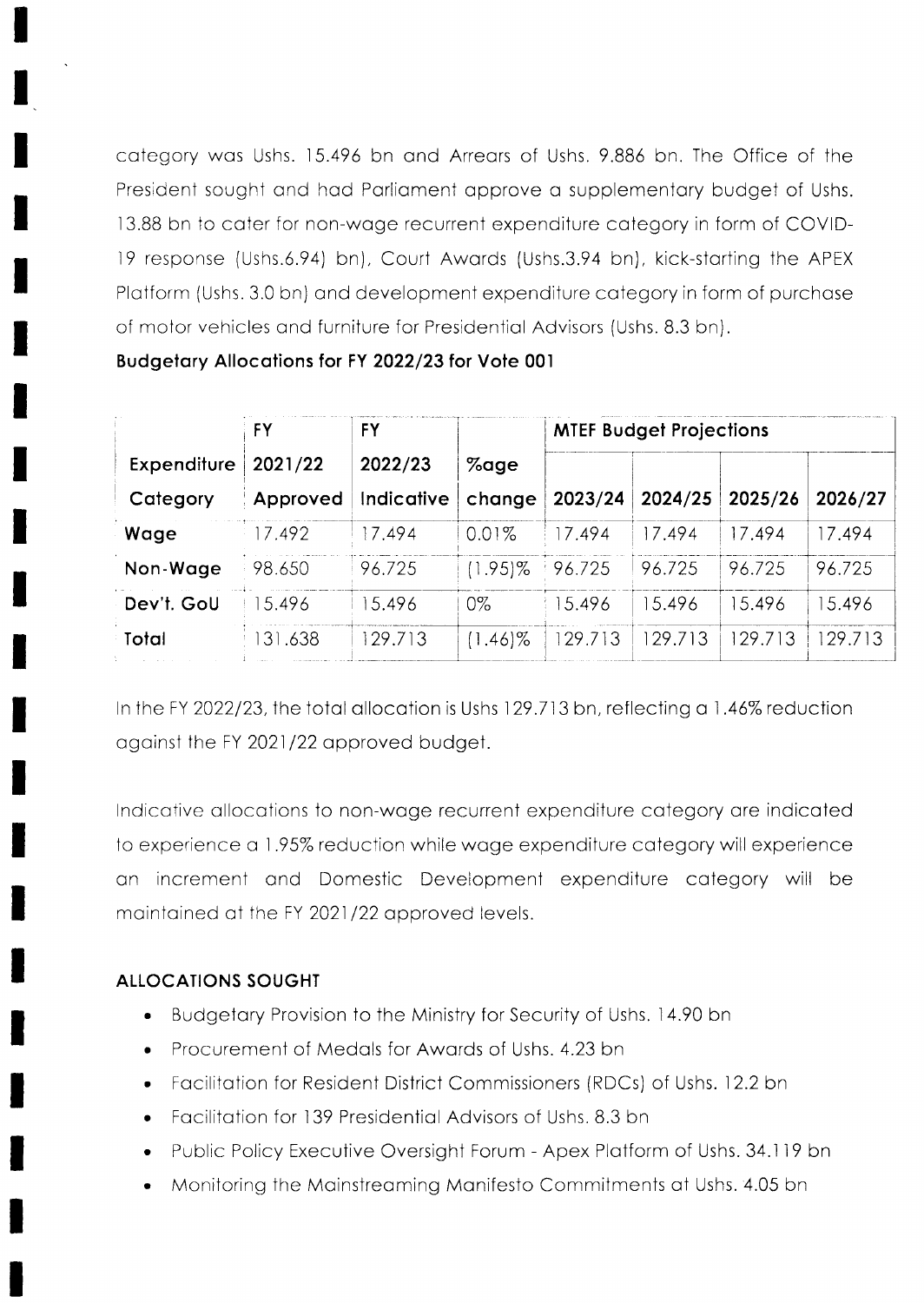## **VOTE 002 - STATE HOUSE**

The mandate of the State House is to facilitate effective and efficient support to the Presidency in the performance of its constitutional and administrative responsibilities.

Budget Performance Overview for H1 - FY 2021/22 for Vote 002

| Category     | Approved<br>Annual<br><b>Budget</b> | Cumulative<br>Release | Cumulative<br>Expenditure | $%$ of<br><b>Budget</b><br>Released | $%$ of<br>Release<br>Spent |
|--------------|-------------------------------------|-----------------------|---------------------------|-------------------------------------|----------------------------|
| Wage         | 18.872                              | 10.475                | 10.229                    | 55.5%                               | 97.7%                      |
| Non-<br>wage | 379.025                             | 335.664               | 221.348                   | 88.6%                               | 65.9%                      |
| Dev-GoU      | 12.338                              | 4.669                 | 4.117                     | 37.8%                               | 88.2%                      |
| <b>TOTAL</b> | 410.236                             | 350.808               | 235.694                   | 85.5%                               | 67.2%                      |

In the FY 2021/22, Ushs 410.236 bn was appropriated to Vote 002 of which wage was Ushs 18.872 bn, non-wage recurrent was Ushs 379.025 bn, while domestic development category was Ushs. 12.338 bn.

Budgetary Allocations for FY 2022/23

| Expenditur |                   |  | %age   MTEF Budget Projections |  |                                           |  |
|------------|-------------------|--|--------------------------------|--|-------------------------------------------|--|
|            |                   |  |                                |  | chang   2023/2   2024/2   2025/2   2026/2 |  |
| Category   | $2021/22$ 2022/23 |  |                                |  |                                           |  |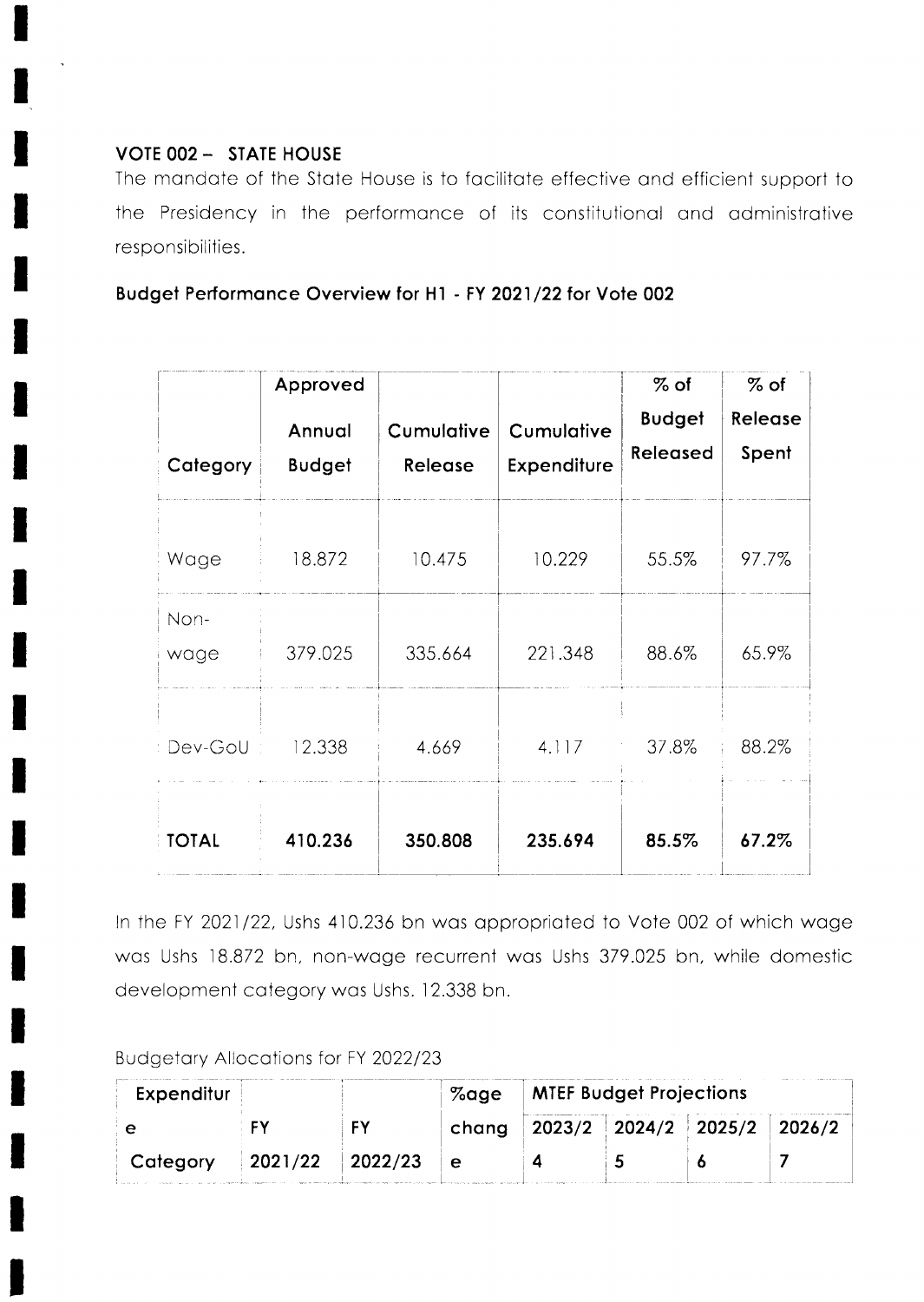|            | Approve | Indicativ |           |          |        |          |         |
|------------|---------|-----------|-----------|----------|--------|----------|---------|
|            | d       | e         |           |          |        |          |         |
| Wage       | 18.872  | 18.872    | 0.0%      | 18.773   | 8.773  | 18.773   | 18.773  |
|            |         |           | $(2.1)\%$ | 379.02   | 454.82 | 545.78   | 654.94  |
| Non-Wage   | 379.025 | 371.023   |           | $\Omega$ | 4      | 9        | 7       |
| Dev't. GoU | 12.338  | 12.338    | 0.0%      | 12.338   | 2.338  | 12.338   | 12.338  |
| Ext. Fin.  | 0       | : 0       | 0.0%      | $\Omega$ | 0      | $\Omega$ | $\circ$ |
|            |         |           | $(2.0)\%$ | 410.13   | 485.93 | 576.90   | 686.05  |
| Total      | 410.236 | 402.234   |           |          | 5      | $\Omega$ | 8       |

In the FY 2022/23, the total Ushs 402.234 billion, reflecting a modest reduction against the FY 2021/22 approved budget largely on account of projected reduction in allocations to non-Wage expenditure category.

## **ALLOCATIONS SOUGHT**

- Pending Presidential Donations at Ushs. 83.033bn
- Poverty Alleviation Initiatives (27 Model Villages) at Ushs. 2.0 bn
- Retooling State House at Ushs. 39.358 bn

According to the NBFP FY 2022/23, UGX 402 billion is projected for State House which is comparably lower than UGX 410 billion in the FY 2020/21. However, the figure is expected to rise since State House is on record for seeking indiscriminate supplementary budgets as was the case in FY 2021/22 the entity State House sought and obtained UGX 272 billion to fund Kiira Motors and UGX104 billion for classified expenditure<sup>14</sup>. This has been a common trend for the sector since in 2020 the entity had its budget revised to UGX 861.339 billion on account of a supplementary budget of UGX 451.091 billion. As of December 2020 FY 2020/21, UGX 723b billion was paid out<sup>15</sup>.

<sup>&</sup>lt;sup>14</sup> www.parliament.go.ug/news/4844/mps-approve-shs38-trillion-supplementary-budget <sup>15</sup> www.politicalfinanceafrica.org/2021/03/25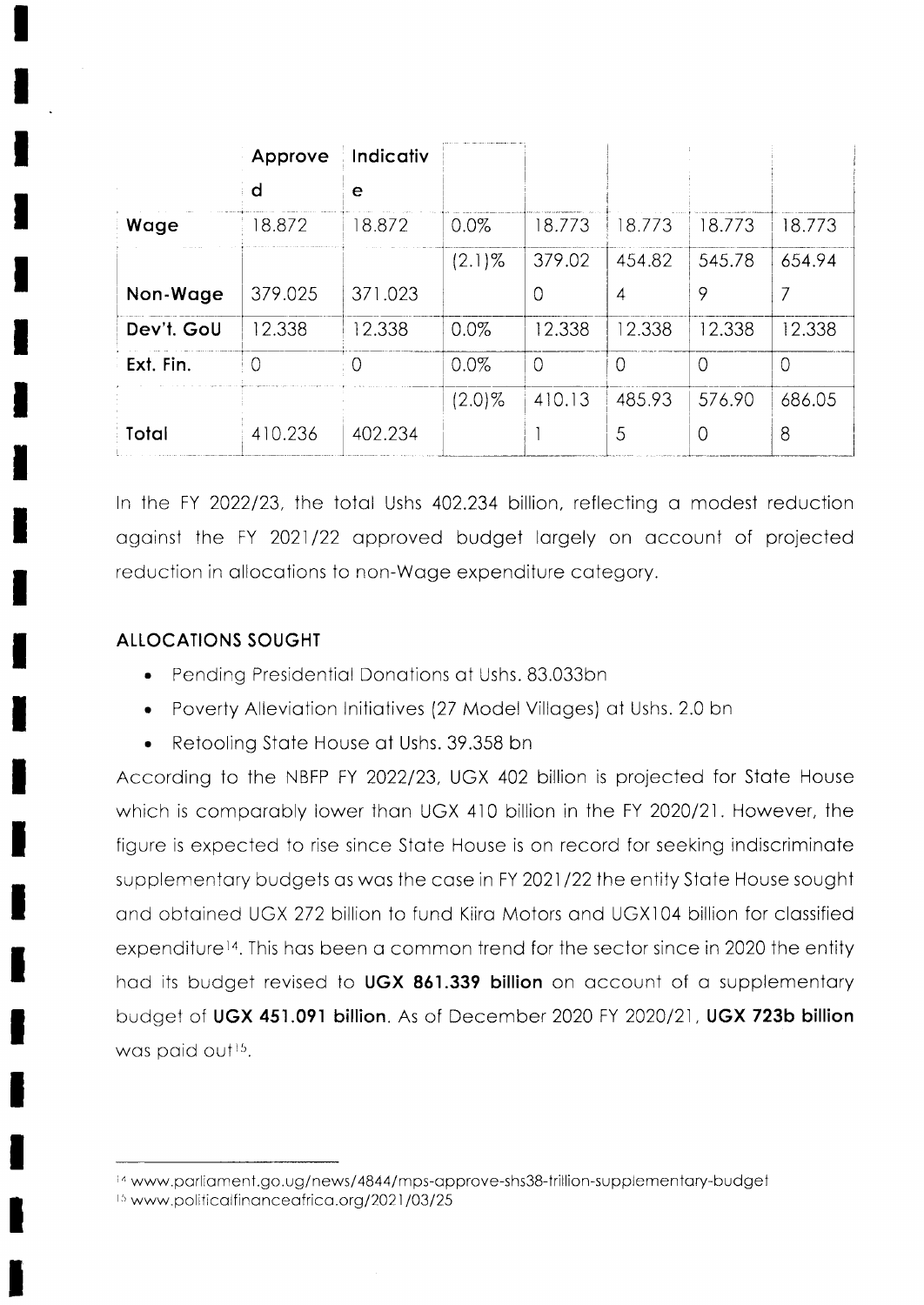Goals (SDGs). The country is also implementing the Presidential Fast Track Initiative (PFTI) on Ending the AIDS Epidemic by 2030<sup>17</sup>.

The NBFP presents a budget proposal of UGX 10.60 Billion which is unrealistic and casts doubt on the quality of performance for the Commission. Besides, the Commission prioritises such items as Administrative and Support Services as well as Human Resource Management, Outreach and Compliance, Research, Advocacy and Communication. However, existent challenges after 40 years of the prevalence of HIV/AIDS in Uganda like the fight against stigma are not accorded significance in the budgetary proposals.

UAC reports that HIV incidence and new HIV infections in Uganda have dropped significantly in the last decade, with new infections falling by 52% from the 2010 levels while AIDS related deaths fell by 60%. However, there is still more to be done to meet the Sustainable Development Goals target of 75%.

Critically, early into the lockdown, the media reported reports of child neglect and abuse - physical, sexual, and psychological. The situation and Impact of COVID 19 on School going Girls and Young Women in Uganda reports that between March 2020 and June 2021, there was a 22.5 per cent increase in pregnancy among girls aged 10-24 seeking first antenatal care from 80,653 to 98,810. This implies reckless and therefore unsafe sex practice with high exposure and infection incidence. This calls for vigilance on the part of UAC and Government to avert catastrophe.

It is worth noting, however, that the activities and performance of Uganda AIDS Commission have been hampered by inadequate funding at the expense of classified expenditures to entities under the same sector<sup>18</sup>.

#### **VOTE 112 - ETHICS AND INTEGRITY**

The Directorate of Ethics and Integrity is mandated to rebuild Ethics and Integrity and coordinate National Efforts in the fight against corruption and consequences of moral decadence.

<sup>&</sup>lt;sup>17</sup> The National HIV and AIDS Strategic Plan 2020/21 - 2024/25

<sup>&</sup>lt;sup>18</sup> Uganda AIDS Commission Ministerial Policy Statement FY 2021/22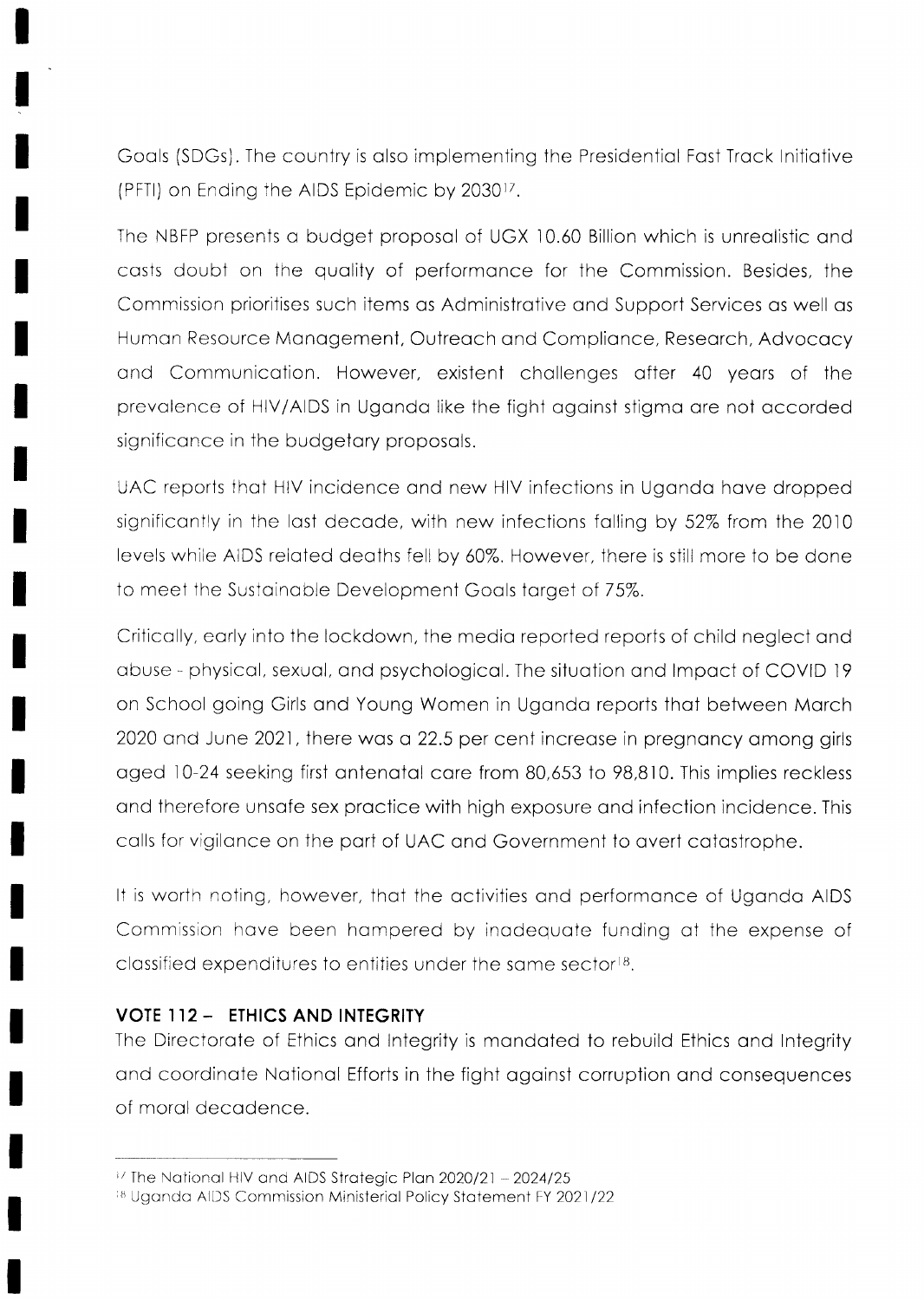| Category | Approved<br>Annual Budget | Cumulative<br>Release | Cumulative<br>Expenditure | $\%$ of<br><b>Budget</b><br>Released | % of Release<br>Spent |
|----------|---------------------------|-----------------------|---------------------------|--------------------------------------|-----------------------|
| Wage     | 3.253                     | 1.905                 | 1.467                     | 58.6%                                | 77.0%                 |
| Non wage | 6.233                     | 2.703                 | 1.968                     | 43.4%                                | 72.8%                 |
| Dev-GoU  | 0.650                     | 0.100                 | $\Omega$                  | 15.4%                                | 0%                    |
| TOTAL    | 10.136                    | 4.709                 | 3.435                     | 46.5%                                | 72.9%                 |

#### Budget Performance Overview for H1 - FY 2021/22

In the FY 2021/22, Ushs 10.136 bn was appropriated of which wage was Ushs 3.253 bn, nonwage recurrent was Ushs 6.233 bn and Development expenditure category was Ushs. 0.65 bn.

As of end of H1- FY 2021/22 (December, 2021), total releases amounted to Ushs 4.709 bn and actual expenditure amounted to Ushs. 3.435 bn. The released funds performed at 46.5% against the approved budget while actual expenditure registered a performance of 72.9% absorption rate.

Budgetary Allocations for FY 2022/23 for Vote 112

|            | <b>FY</b> | <b>FY</b>  |           |          |                                |         |          |
|------------|-----------|------------|-----------|----------|--------------------------------|---------|----------|
|            | 2021/22   | 2022/23    | %<br>age  |          | <b>MTEF Budget Projections</b> |         |          |
|            | Approved  | Indicative | change    | 2023/24  | 2024/25                        | 2025/26 | 2026/27  |
| Wage       | 3.253     | 3.250      | $(0.1)$ % | 3.250    | 3.250                          | 3.250   | 3.250    |
| Non-Wage   | 6.233     | 5.90       | $(5.3)\%$ | 5.90     | 5.90                           | 5.90    | 5.90     |
| Dev't. GoU | 0.650     | 0.650      | $0.0\%$   | 0.650    | 0.650                          | 0.650   | 0.650    |
| Ext. Fin.  | $\cup$    | $\left($   | 0.0%      | $\Omega$ | $\circ$                        |         | $\Omega$ |
| GoU Total  | 10.136    | 9.800      | $(3.3)\%$ | 9.800    | 9.800                          | 9.800   | 9.800    |

In the FY 2022/23, the total allocation to Vote 112 is Ushs. 9.80 bn, reflecting a 3.3% reduction in allocation against the FY 2021/22 approved budget largely on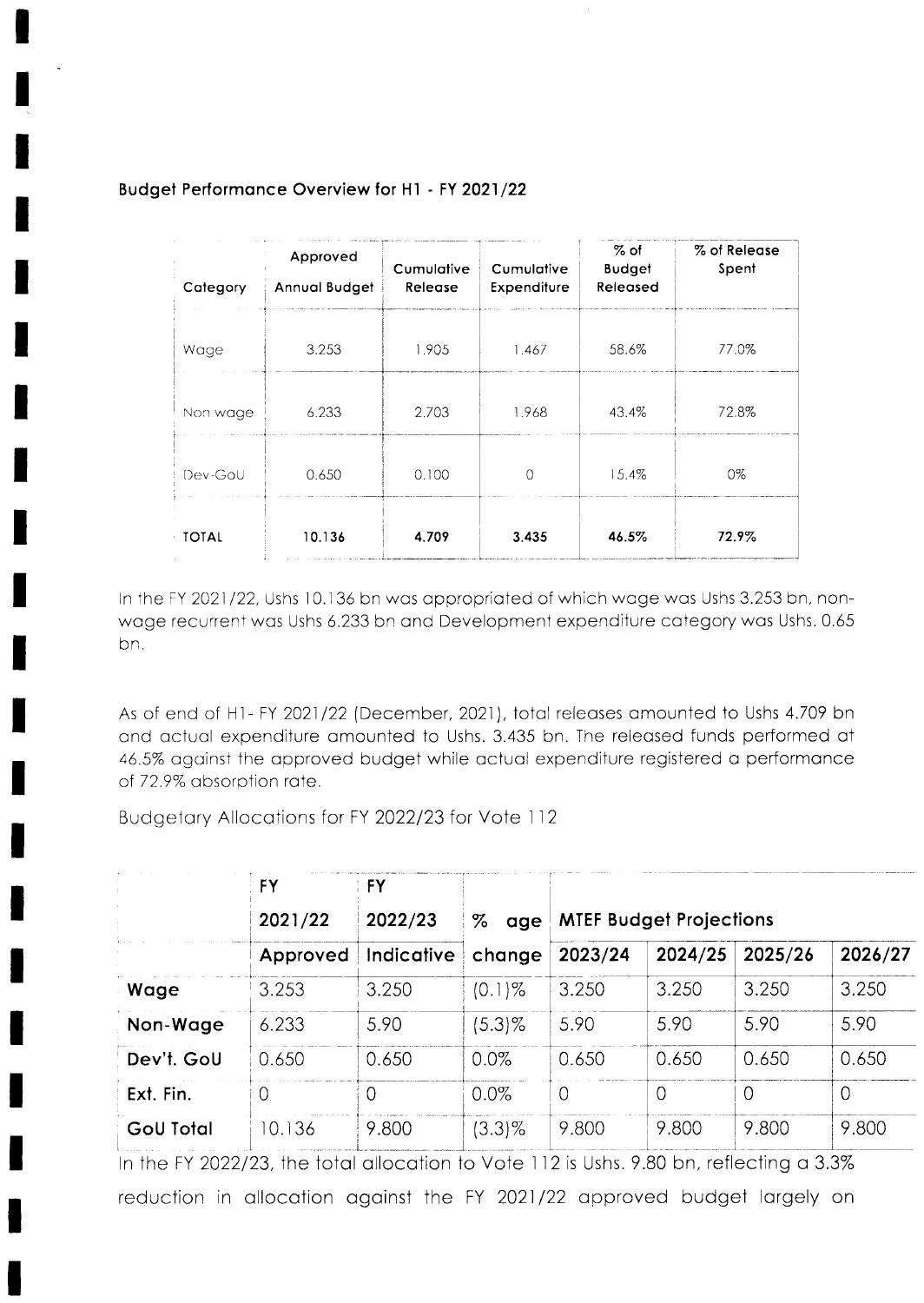cccount of 47 .9% reduction in non-woge expenditure cotegory while woge ond development expenditure categories remain unchanged.

## ALLOCATIONS SOUGHT

- . Coordinotion of Inter Agency Forum (lAF) Activities of Ushs. 1.2 bn
- . Disseminotion of Anti-Corruption lows of Ush 3.Obn

Despite the existence in Uganda of a robust anti-corruption system, Uganda has consistently been ronked highly omong ihe most corrupt countries in the world. According to Tronsparency lnternotionol's Corruption Percepiions Index (CPl), on a scale of least to most corrupt, Uganda ranked no. 151 out of 176 and 151 out of 180 countries in 2016 and 2017 respectively.<sup>19</sup> In 2018, the country was ranked no. 149 of 180 and most recently in 2019 it was ranked no.137 out of 180 countries. The gravity of the vice is further amplified by the colossal sums of public funds lost every yeor. lt hos been estimoted thot os of 2006, Ugondo wos losing up 1o USD ?50 million to corruption per year, which figure kept growing to USD 1 billion in 2017.<sup>20</sup>

The high degree of which coses of corruption ore rising hos been blomed on the lack of political will to tackle the vice. With high ranking government officials involved, ihere is octive interference the investigotion ond prosecution processes. Relatedly, it is inevitable that anti-corruption institutions are not afforded support to implement the relevont lows.

There is olso need to grow thot Anti-Corruption Courl circuit to the regionol level ond even decentrolise it further, os well os equip ond stoff its oppeol function to facilitate the timely disposal of cases on corruption.

Funding consistent to the threot thot corruption poses to society should be prioritised for the voce to be contoined.

<sup>&</sup>lt;sup>19</sup> See Transparency International, Corruption Perceptions Index

<sup>&</sup>lt;sup>20</sup> Global Integrity Report 2006: Uganda